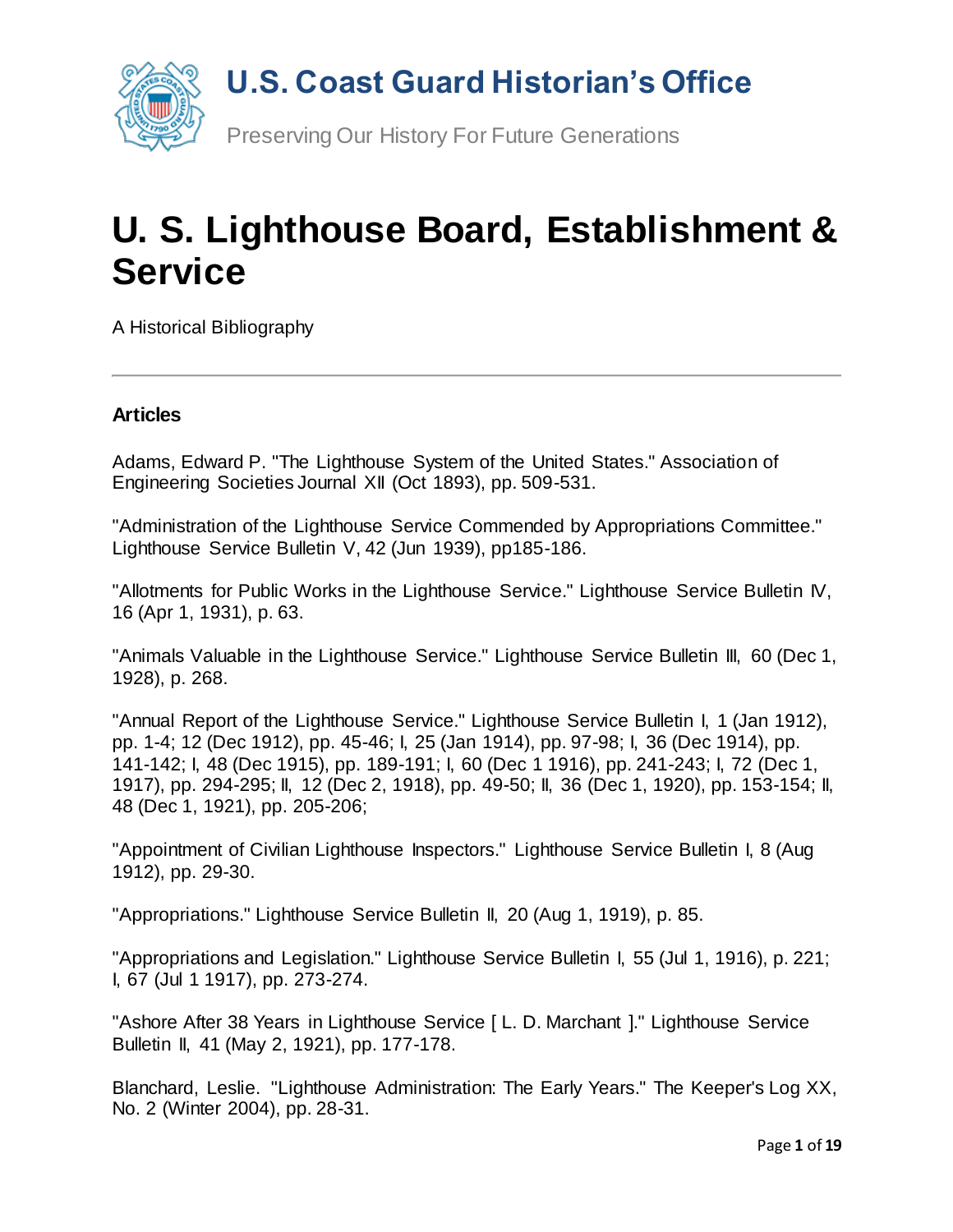

Preserving Our History For Future Generations

"Caution to Employees." Lighthouse Service Bulletin II, 46 (Oct 1, 1921), p. 197.

"Change in Age Limit, Officers of Tenders." Lighthouse Service Bulletin I, 22 (Oct 1913), p. 87.

Cipra, David L. "The Confederate States Light House Bureau: A Portrait in Blue and Gray." The Keeper's Log (Winter, 1992), pp. 6-13.

Claudy, C.H. "Lighthouse Service of the United States." World Today 12 (May 1907), pp. 536-546.

"Coal Consumed, Fiscal Year 1916." Lighthouse Service Bulletin I, 59 (Nov 1 1916), p. 238.

"Coast Guard Lighthouse News Exchange: An Open Letter to My Brother Coast Guard Lighthouse Keepers and Assistants." Coast Guard Magazine (Nov 1939), p. 42.

"Conference with European Lighthouse Authorities." Lighthouse Service Bulletin III, 43 (Jul 1, 1927), pp. 197-198.

"Conference of Lighthouse Superintendents." Lighthouse Service Bulletin II, 47 (Nov 1, 1921), p. 201; II, 59 (Nov 1, 1922), p. 249.

"Cooperation of Lighthouse Service with United States Power Squadrons." Lighthouse Service Bulletin V, 27 (Mar 1938), p. 105.

"Cooperation With Weather Bureau and Civil Aeronautics Authority in Alaska." Lighthouse Service Bulletin V, 42 (Jun 1939), p. 190.

"Development of the United States Lighthouse Service." Lighthouse Service Bulletin V, 37 (Jan 1939), pp. 153-154.

"Economy in Government Expenditures." Lighthouse Service Bulletin II, 44 (Aug 1, 1921), p. 189.

"Employees in Lighthouse Service." Lighthouse Service Bulletin I, 24 (Dec 1, 1919), p. 105.

"Exhibit of the United States Lighthouse Service." Lighthouse Service Bulletin I, 42 (Jun 1915), pp. 165-166.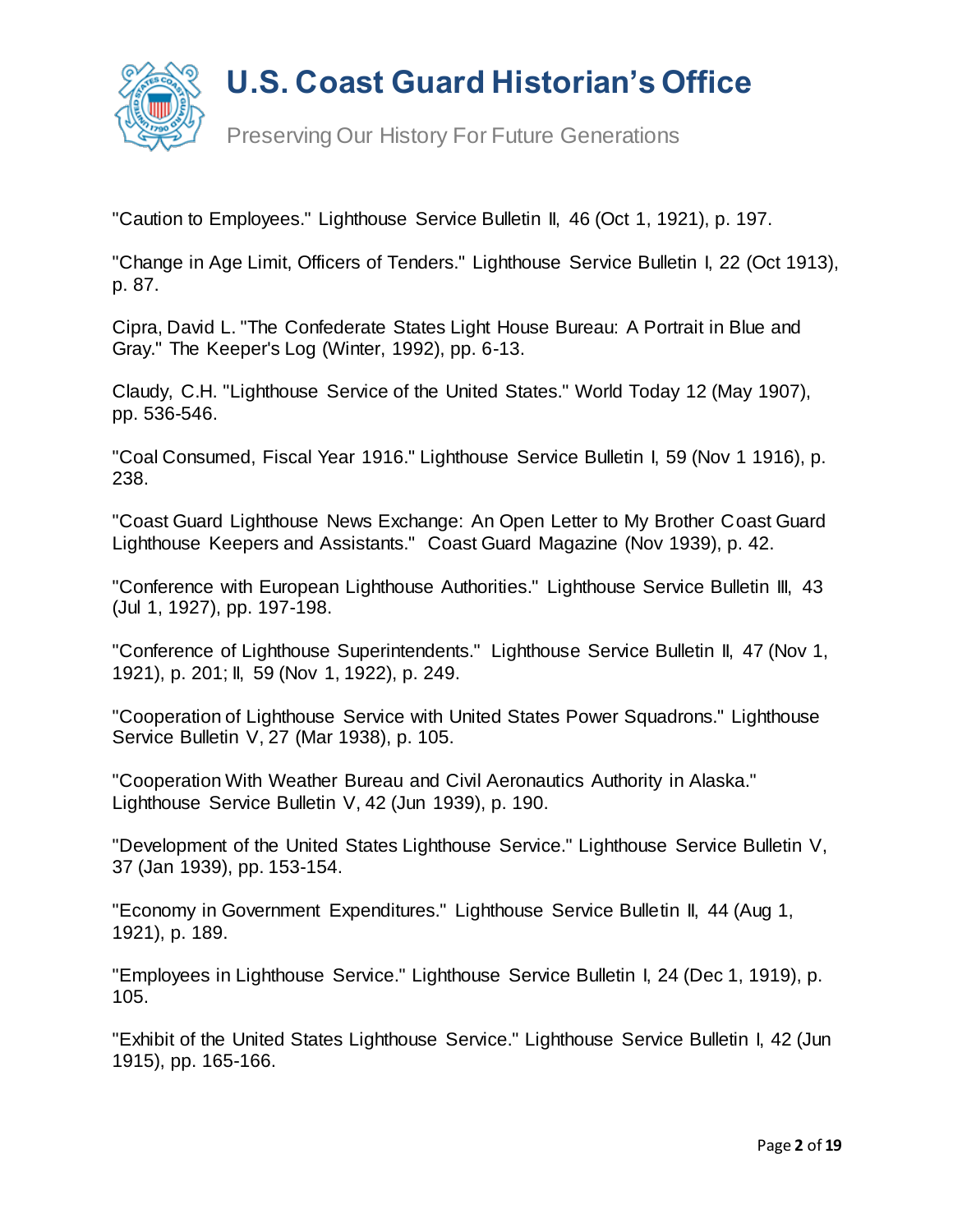

Preserving Our History For Future Generations

"Expenditures During Fiscal Year 1932." Lighthouse Service Bulletin IV, 20 (Aug 1, 1931), p. 79.

"Falsifying Station Records." Lighthouse Service Bulletin I, 58 (Oct 1, 1916), p. 234.

"Falsifying Station Records and Taking Unauthorized Leave." Lighthouse Service Bulletin II, 38 (Feb 1, 1921), p. 165.

"First Report on the Lighthouses of the United States: Hamilton's Report to Washington in 1790." Lighthouse Service Bulletin III, 28 (Apr 1, 1926), pp. 125-127.

"Former Commissioner [ Captain Harold D. King ] Retires." Coast Guard Magazine (Dec 1939), p. 29.

"Forty New Officers [ commissioned into the Coast Guard from the Lighthouse Service ]." Coast Guard Magazine (Jan 1940), p. 16.

Fraser, Robert. "I.W.P. Lewis: Father of America's Lighthouse System." The Keeper's Log (Winter 1989), pp. 8-10.

Gibbons, Stephen B. "A Great Reorganization: Complete Details of the Execution of President Roosevelt's Reorganization Plans, Merging the Lighthouse Service With the Coast Guard. As Published in General Order No. 37, Amendment to the Regulations, on 20 June 1939." U. S. Coast Guard Magazine (Aug 1939), pp. 8-9.

Harrison, Timothy. "The Lighthouse Man [ Stephen Pleasanton ] Who Saved America's History." Lighthouse Digest (Jul 2001), pp. 12-13.

High, J.P. "Those were the days of...'The Old Guard." Coast Guard Engineers Digest No. 176 (Jul-Aug-Sep, 1972), pp. 43-47.

"How the Lighthouse Service Has Kept Pace with the Growth of Marine Trade." Lighthouse Service Bulletin IV, 11 (Nov 1, 1930), pp. 43-45.

"In Union There is Strength." Lighthouse Service Bulletin V, 42 (Jun 1939), pp. 183-184.

"Important Legislation Affecting the United States Lighthouse Service." Lighthouse Service Bulletin II, 7 (Jul 1918), pp. 20-23.

"Important Recent Activities of the Lighthouse Service." Lighthouse Service Bulletin II, 71 (Nov 1 1923), pp. 309-310.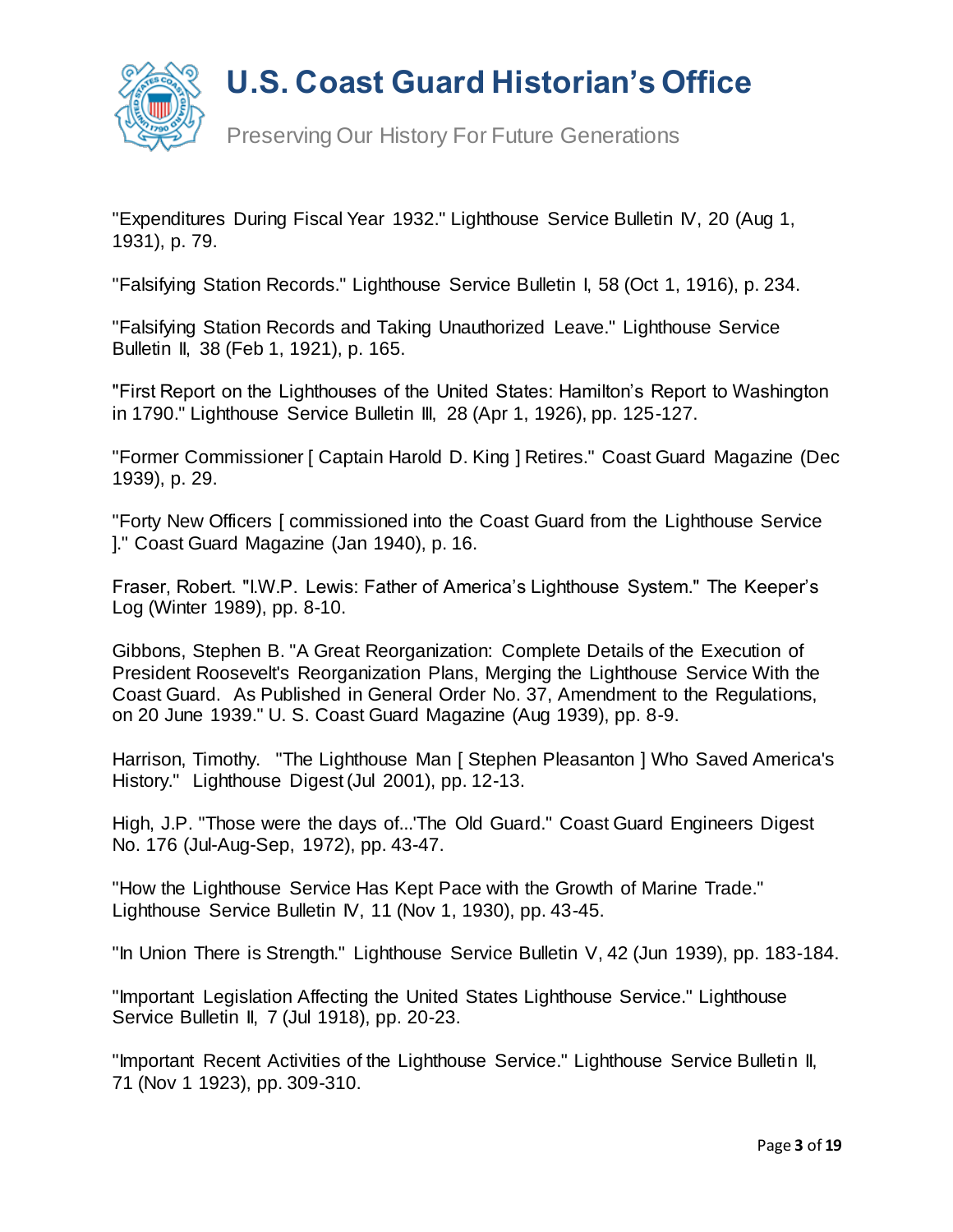

Preserving Our History For Future Generations

"Inspection of Fifteenth Lighthouse District." Lighthouse Service Bulletin V, 30 (Jun 1938), pp. 118-119.

"Inspections." Lighthouse Service Bulletin I, 27 (Mar 1914), p. 105.

"Instructions and Regulations for Transfer to Commissioned, Warrant or Enlisted Status in the U.S. Coast Guard." Coast Guard Magazine (Dec 1939), pp. 5-7.

"International Lighthouse Conference." Lighthouse Service Bulletin III, 69 (Sep 3, 1969), p. 303.

Kern, Florence. "Lighthousing in the 1890s." Coast Guard Academy Alumni Association The Bulletin (Nov/Dec 1978), pp. 33-38.

Laird, Edward. "Lighthouse Memories: Recollections of a Lighthouse Engineer." The Keeper's Log (Summer 1992), pp. 26-30; (Summer 1993), pp. 28-31.

"Leave [ Lighthouse Service & Coast Guard policy regarding leave from isolated stations ]." Coast Guard Magazine (Feb 1940), p. 13.

"Leave Credits [ for former Lighthouse Service employees ]." Coast Guard Magazine (Mar 1940), p. 19.

"Legislation." Lighthouse Service Bulletin II, 31 (Jul 1, 1920), p. 133.

"Legislation Affecting Lighthouse Service." Lighthouse Service Bulletin I, 9 (Sep 1912), pp. 33-34; I, 15 (Mar 1913), p. 57; I, 23 (Nov 1913), p. 91; I, 38 (Feb 1915), p. 149; I, 39 (Mar 1915), pp.153-154; I, 57 (Sep 1, 1916), pp. 229-230.

"Library Books." Lighthouse Service Bulletin I, 48 (Dec 1915), p.193.

"Licenses, Experience on Lighthouse Vessels." Lighthouse Service Bulletin I, 53 (May 1916), p. 215.

"Light Keepers Generously Supplied with Radio Receiving Sets." Lighthouse Service Bulletin III, 63 (Mar 1, 1929), pp. 279-280.

"Lighthouse Board [ of Coast Guard officers who made determinations on status of LHS employees after the 1939 merger ]." Coast Guard Magazine (Nov 1939), p. 8.

"Lighthouse Commissions [ Coast Guard commissions will only be given to 70 former Lighthouse Service personnel ]." Coast Guard Magazine (Jan 1940), p. 21.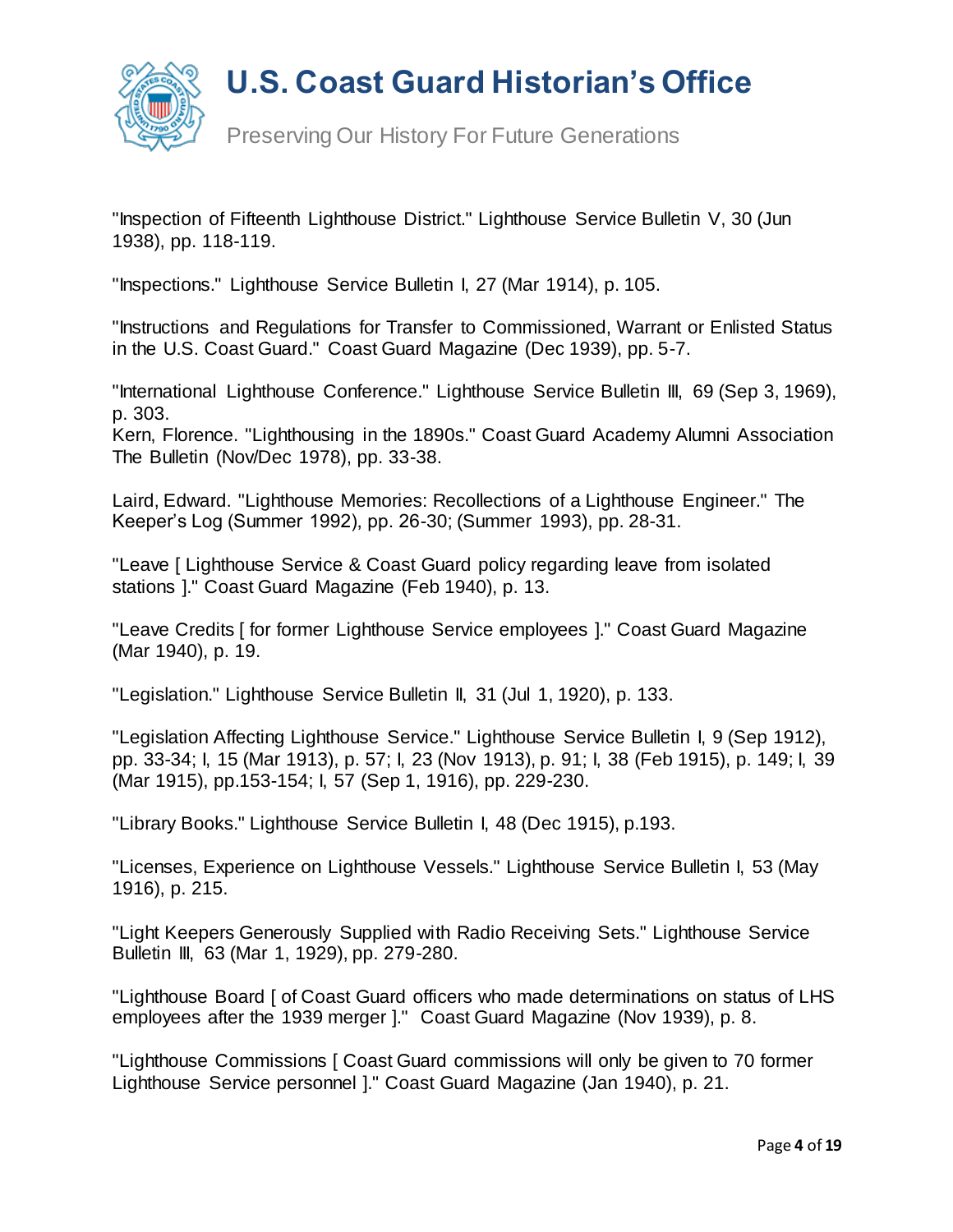

Preserving Our History For Future Generations

"Lighthouse Depot, Charleston, S. C." Lighthouse Service Bulletin I, 62 (Feb 1, 1917), pp. 253-254.

"Lighthouse Depot at San Juan, Porto Rico." Lighthouse Service Bulletin I, 2 (Feb 1912), p. 6; I, 3 (Mar 1912), p. 9.

"Lighthouse Depot, Sixteenth District." Lighthouse Service Bulletin I, 7 (Jul 1912), p. 25.

"Lighthouse Difficulties [ after 1939 merger ]." Coast Guard Magazine (Oct 1939), p. 17.

"Lighthouse District on Pacific Inspected." Lighthouse Service Bulletin I, 10 (Oct 1912), pp. 37-38.

"Lighthouse Eligibles [ Former-USLHS officials deemed eligible for commissions in the USCG ]." Coast Guard Magazine (Dec 1939), p. 36.

"Lighthouse Exhibit at the Marine Exposition." Lighthouse Service Bulletin II, 71 (Nov 1, 1923), pp. 303-306.

"Lighthouse Exhibit at Sesquicentennial." Lighthouse Service Bulletin III, 31 (Jul 1, 1926), pp. 141-142.

"A Lighthouse Keeper's Connection with Pioneering in Aviation." Lighthouse Service Bulletin III, 61 (Jan 2, 1929), p. 272.

"Lighthouse Legislation." Lighthouse Service Bulletin I, 4 (Apr 1912), p. 13.

"Lighthouse Personnel." Coast Guard Magazine (Nov 1939), p. 29.

"Lighthouse Personnel." Coast Guard Magazine (May 1940), p. 15.

"Lighthouse Personnel, Attention!" [ An offer by the editor of Coast Guard Magazine to publish any letters from Lighthouse Service personnel regarding the 1939 merger ]. Coast Guard Magazine (Nov 1939), p. 38.

> "All For One." Coast Guard Magazine (Feb 1940), p. 35. "And Again." Coast Guard Magazine (May 1940), p. 26. "And Again." Coast Guard Magazine (Jun 1940), p. 36. "And More L.H.'S." Coast Guard Magazine (May 1940), p. 26. "Clean Up [ dirty tenders ]." Coast Guard Magazine (Jun 1940), p. 36. "Lighthouse Lady." Coast Guard Magazine (Jul 1940), p. 32. "Lighthouse Letter." Coast Guard Magazine (Dec. 1940), p. 2. "Lighthouse Service." Coast Guard Magazine (Jun 1940), p. 36.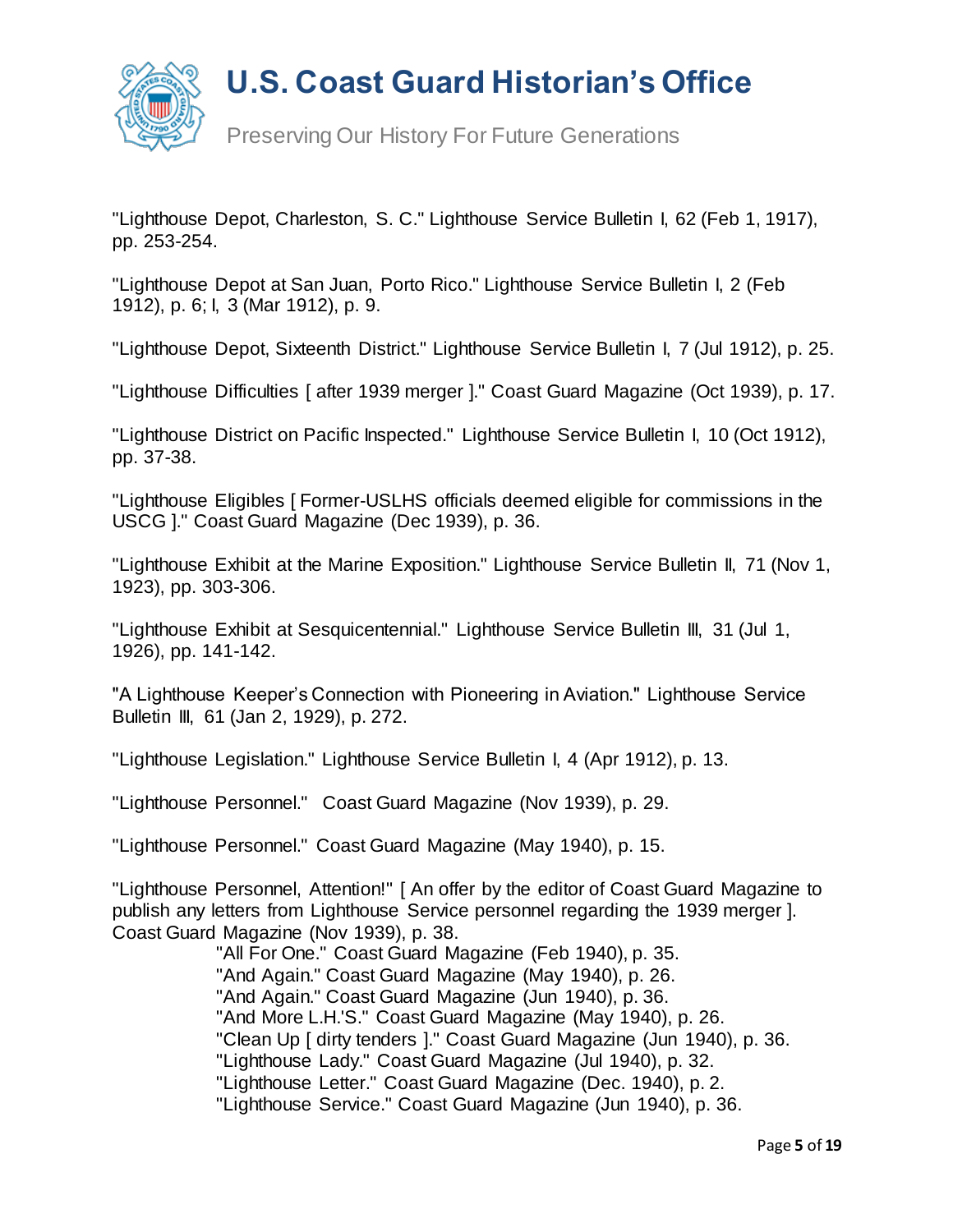

Preserving Our History For Future Generations

 "Lighthouse Service." Coast Guard Magazine (Sep 1940), p. 39. "Lighthouse Tender." Coast Guard Magazine (Sep 1940), p. 39. "Lighthouses." Coast Guard Magazine (May 1940), pp. 25-26. "Lighthouses Again." Coast Guard Magazine (Aug 1940), p. 67. "More Lighthouses." Coast Guard Magazine (May 1940), p. 26. "No Advantages?" Coast Guard Magazine (Sep 1940), p. 38. "Proud Wife." Coast Guard Magazine (Feb 1940), p. 35. "Still More Lighthouses." Coast Guard Magazine (May 1940), p. 26. "Tender My O.K." Coast Guard Magazine (Feb 1940), p. 35.

"Lighthouse Personnel Induction: General Information Relating to Induction of Personnel Into Grades and Ratings of the Coast Guard, in Addition to That Contained in [the ] December, 1939 Issue." Coast Guard Magazine (Jan 1940), pp. 8-9.

"Lighthouse Probe [ of the poor conditions of service aboard Lighthouse Service tenders and lightships ]." Coast Guard Magazine (Mar 1940), pp. 7-8.

"Lighthouse Retirement [ personnel issues after the 1939 merger ]." Coast Guard Magazine (Sep 1939), p. 8.

"Lighthouse Service [ description of the 1939 merger ]." Coast Guard Magazine (Jul 1939), p. 4.

"Lighthouse Service [ retirement of USLHS employees after 1939 merger ]." Coast Guard Magazine (Nov 1939), p. 8.

"Lighthouse Service [ ineligible for service stripes and longevity pay ]." Coast Guard Magazine (Sep 1940), p. 12.

"The Lighthouse Service During the Last Year." Lighthouse Service Bulletin III, 13 (Jan 2, 1925), pp. 59-60.

"Lighthouse Service Employees Transferred to Navy to Receive Adjusted Compensation." Lighthouse Service Bulletin III, 10 (Oct 1 1924), p. 46.

"Lighthouse Service News: Instructions and Regulations For Transfer to Commissioned, Warrant or Enlisted Status in the U.S. Coast Guard." Coast Guard Magazine (Dec 1939), pp. 5-7.

"Lighthouse Training." Coast Guard Magazine (Mar 1940), p. 1.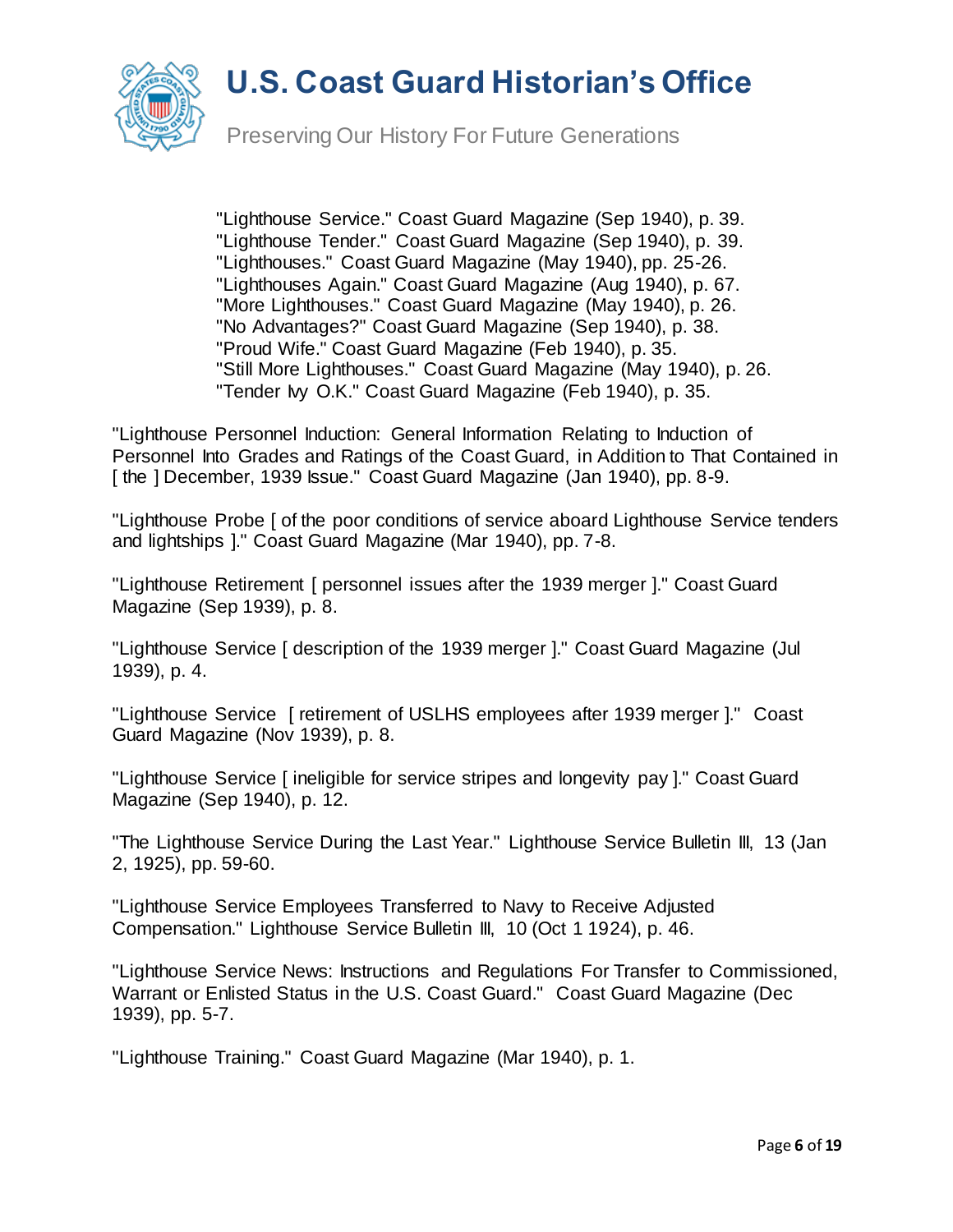

Preserving Our History For Future Generations

"Lighthouse Units Retransferred to Department of Commerce." Lighthouse Service Bulletin II, 19 (July 1, 1919), p. 82.

"Lighthouse Work In Alaska." Lighthouse Service Bulletin I, 40 (Apr 1915), pp. 157-158. "Lightship Leave." Coast Guard Magazine (Mar 1940), p. 22.

"Lightships and Lighthouses: The Lighthouse Service." Along the Coast I, No. 1 (Mar 1909), p. 13-15; No. 2 (Apr 1909), p. 17; No. 3 (May 1909), p. 17.

MacDonald, A.P. "Children of the Lighthouses." Outlook LXXXVIII (Jan 18, 1908), pp. [?????]

Macy, Robert H. "Consolidation of the Lighthouse Service with the Coast Guard." U.S. Naval Institute Proceedings 66 (Jan 1940), p. 58.

"Many Employees Spend Lifetime in Lighthouse Service." Lighthouse Service Bulletin V, 16 (Apr 1937), p. 63.

"To Members of the Former Lighthouse Service Eligible for Appointment or Enlistment in the Coast Guard." Coast Guard Bulletin I, 6 (Dec 1939), pp. 39-41.

"Meritorious Services." Lighthouse Service Bulletin I, 23 (Nov 1913), p. 90.

"Military Service." Lighthouse Service Bulletin I, 72 (Dec 1 1917), p. 295; II, 12 (Dec 2, 1918), p. 53.

"Minding Our Business." Lighthouse Service Bulletin IV, 72 (Dec 1, 1935), p. 228.

"More Important Activities of the Lighthouse Service During the Year." Lighthouse Service Bulletin III, 48 (Dec 1, 1927), pp. 221-222; III, 61 (Jan 2, 1929), pp. 271-272; III, 72 (Dec 2, 1929), pp. 316-317.

Moreth, Ed. "Lighthouse Keeper [ Ted Pedersen ] Looks Back." Alaska Bear (Sep-Dec 1989), pp. 21-25.

"Mr. [ Harold D. ] King Appointed Commissioner of Lighthouses." Lighthouse Service Bulletin IV, 68 (Aug 1, 1935), p. 213.

Munro, Kirk. "From Light to Light." Scribner's Magazine XX (Jan 1896), pp. [?????]

"New Instructions to Employees." Lighthouse Service Bulletin I, 45 (Sep 1915), p. 177.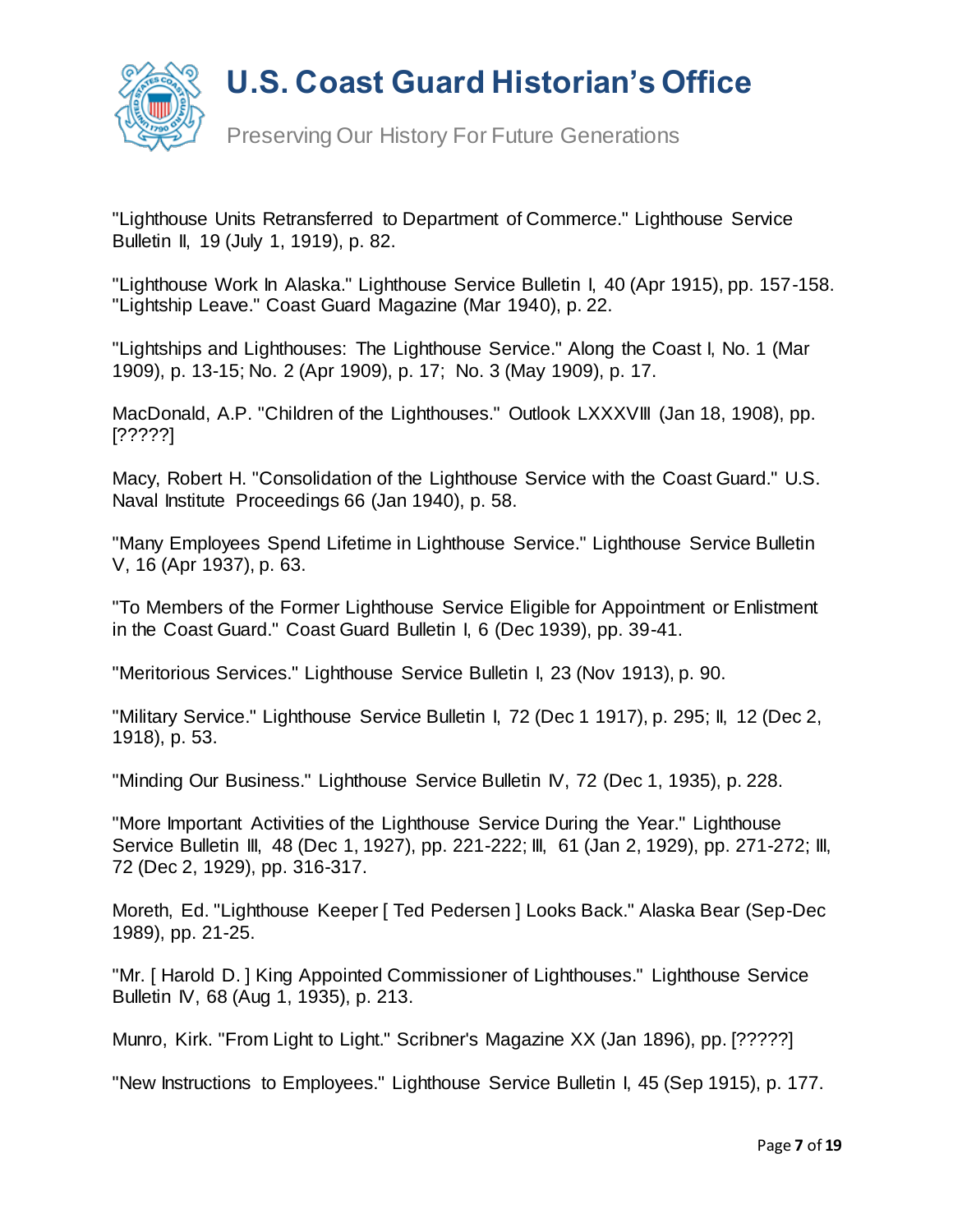

Preserving Our History For Future Generations

"A Note on Personnel Administration in the Lighthouse Service." Lighthouse Service Bulletin V, 30 (Jun 1938), pp. 117-118.

"Number of Aids and Amount of Appropriations." Lighthouse Service Bulletin I, 10 (Oct 1912), p. 39.

"Officers of the Army and navy Formerly Detailed to Lighthouse Service." Lighthouse Service Bulletin V, 39 (Mar 1939), pp. 163-164.

"150th Anniversary of Establishment of the Lighthouse Service." Lighthouse Service Bulletin V, 37 (Jan 1939), pp. 149-150.

"Opportunities for Junior Engineers in the United States Lighthouse Service." Lighthouse Service Bulletin III, 37 (Jan 3, 1927), pp. 171-172.

"Organization of the Lighthouse Service." Lighthouse Service Bulletin I, 7 (Jul 1912), p. 28; I, 12 (Dec 1912), p. 48; V, 42 (Jun 1939), p. 191.

"Our Lighthouse Service." Lighthouse Service Bulletin III, 23 (Nov 2, 1925), pp. 99-102.

"Pages From the Past: Letters of the Confederate States Lighthouse Bureau." The Keeper's Log (Winter 1992), pp. 14-17.

"Personnel Administration in the Lighthouse Service." Lighthouse Service Bulletin IV, 67 (Jul 1, 1935), pp. 211-212.

"President Signs Resolution on Lighthouse Anniversary Observance." Lighthouse Service Bulletin V, 42 (Jun 1939), p. 184.

"The President Visits a Lighthouse." Lighthouse Service Bulletin III, 57 (Sep 1, 1928), p. 255.

"President Washington and the Early Lighthouse Work in This Country." Lighthouse Service Bulletin IV, 27 (Mar 1, 1932), pp. 107-108.

"Punishment." Lighthouse Service Bulletin II, 62 (Feb 1, 1923), pp. 267.

"Punishments." Lighthouse Service Bulletin II, 65 (May 1, 1923), pp. 280.

"Questions and Answers [ some about the 1939 merger and its effect on Lighthouse Service personnel ]." Coast Guard Magazine (Jan 1940), p. 28.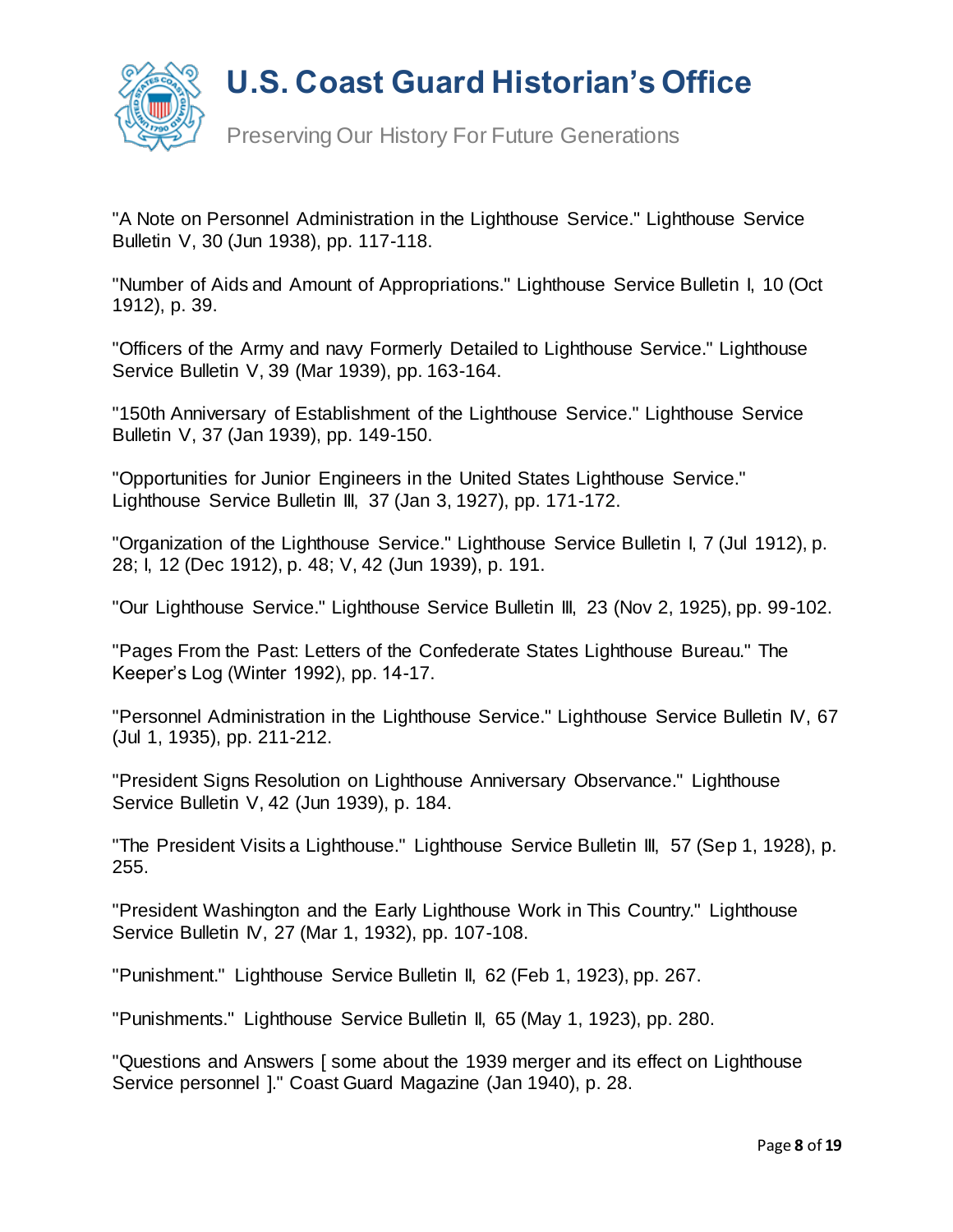

Preserving Our History For Future Generations

"Radio and the Lighthouse Service." Lighthouse Service Bulletin III, 1 (Jan 1, 1924), p. 3.

"Rearrangement of Lighthouse Work Upon the Mississippi River System." Lighthouse Service Bulletin IV, 39 (Mar 1, 1933), p. 145.

"Remarks of the Secretary of Commerce." Lighthouse Service Bulletin I, 32 (Aug 1914), pp. 125-126.

"Report of Committee Appointed by the Secretary of Commerce to Investigate Conditions in the Lighthouse Service." Lighthouse Service Bulletin I, 31 (Jul 1914), pp. 121-122.

"Retirement Bill for Lighthouse Service." Lighthouse Service Bulletin I, 53 (May 1916), p. 213.

"Retirement of Mr. [ George R. ] Putnam." Lighthouse Service Bulletin IV, 66 (Jun 1, 1935), pp. 207-208.

"Review of Progress of Lighthouse Service, First District." Lighthouse Service Bulletin V, 10 (Oct 1936), pp. 33-35; "...., Second District." V, 12 (Dec 1936), pp. 41-43; "...., Third District." V, 14 (Feb 1937), pp. 53-55; "...., Fourth District." V, 16 (Apr 1937), pp. 61-63; "...., Fifth District." V, 18 (Jun 1937), pp. 69-71; "...., Sixth District." V, 20 (Aug 1937), pp. 77-79; "...., Seventh District." V, 22 (Oct 1937), pp. 85-87; "...., Eighth District." V, 24 (Dec 1937), pp. 93-95; "...., Ninth District." V, 26 (Feb 1938), pp. 101-103; "...., Tenth District." V, 25 (Jan 1938), pp. 97-99; "...., Eleventh District." V, 23 (Nov 1937), pp. 89- 91; "...., Twelfth District." V, 21 (Sep 1937), pp. 81-88; "...., Fifteenth District." V, 19 (Jul 1937), pp. 73-75; "...., Sixteenth District." V, 17 (May 1937), pp. 65-67; "...., Seventeenth District." V, 15 (Mar 1937), pp. 57-59; "...., Eighteenth District." V, 13 (Jan 1937), pp. 45- 47; "...., Nineteenth District." V, 11 (Nov 1936), pp. 37-39.

Sands, John O. "The U.S. Light-House Board: Progress through Process." The American Neptune XLVII, No. 3 (Summer 1987), pp. 174-192.

Sawyer, Joan. "The Lighthouse Service: The Coast Guard Welcomes Its Shipmates of the Lighthouse Service, Both Branches Being Long Identified as 'Federal Sea Police' in the Protection of Life and Property at Sea." Coast Guard Magazine (Aug 1939), pp. 6-7, 41-42.

"Secretary of Commerce Addresses Conference of Lighthouse Superintendents." Lighthouse Service Bulletin V, 34 (Oct 1938), pp. 133-135.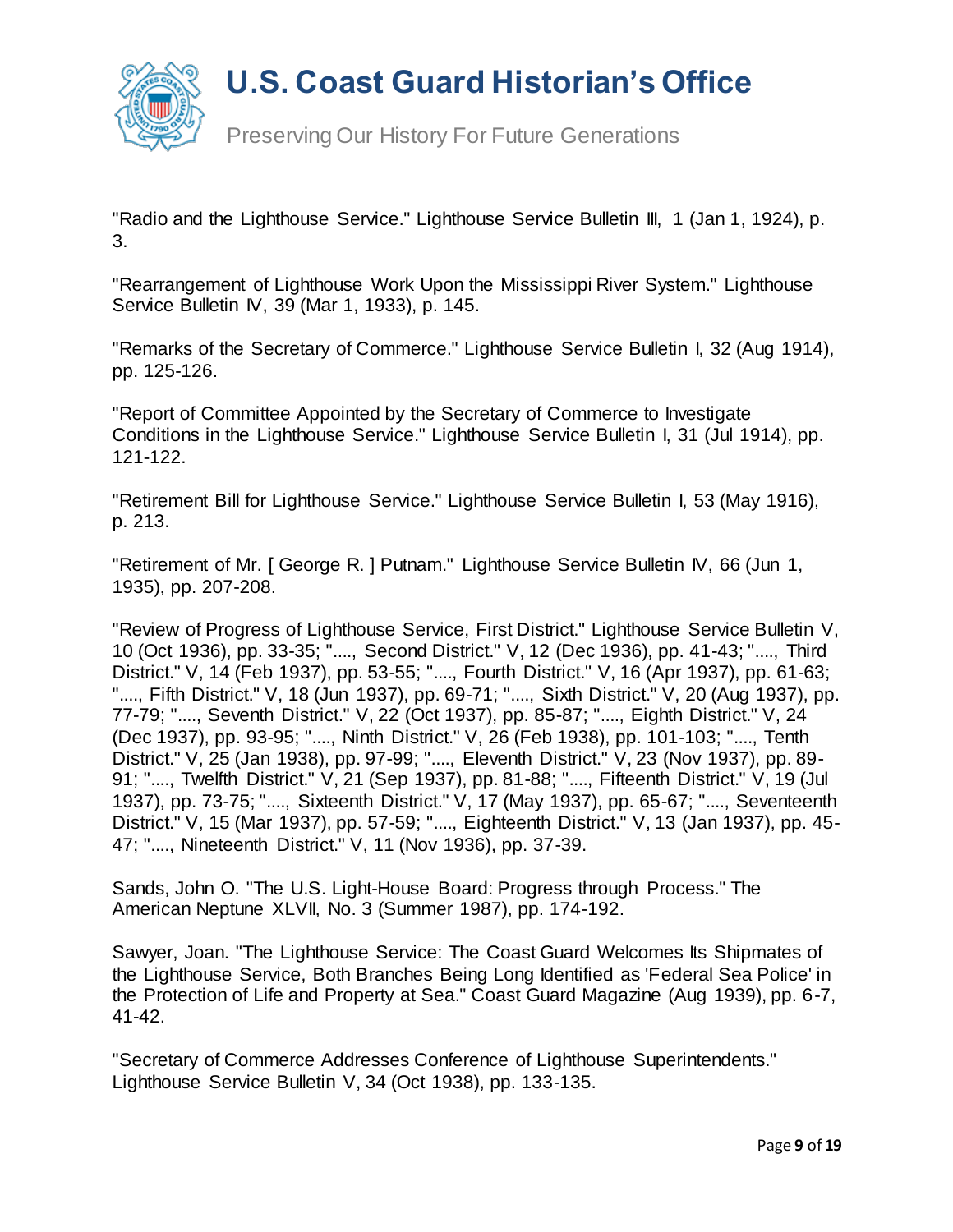

Preserving Our History For Future Generations

Shanks, Ralph. "Responding to Shipwrecks: The U.S. Lighthouse and U.S. Life-Saving Services." Wreck & Rescue Vol. 7, No. 1 (May 2004), pp. 6-9.

"Sixth Lighthouse District Depot." Lighthouse Service Bulletin I, 28 (Apr 1914), p. 109.

"Some Practical Benefits Accruing from Consolidation of Lighthouse Service with the Coast Guard." Coast Guard Magazine (May, 1940), p. 2.

"A Tribute and a Challenge." Lighthouse Service Bulletin V, 41 (May 1939), pp. 177- 178.

"Twenty Years' Progress of the Lighthouse Service of the Department of Commerce." Lighthouse Service Bulletin IV, 10 (Oct 1, 1930), pp. 39-40.

"In Union Their is Strength." Lighthouse Service Bulletin V, 42 (Jun 1939), pp. 183-184.

Updike, Richard. "Winslow Lewis and the Lighthouse." The American Neptune XXXVIII, No. 1 (Jan 1968), pp. 31-48.

"Vessels." Lighthouse Service Bulletin (1912-1939) [column published monthly].

"Virgin Islands Lighthouse Service." Lighthouse Service Bulletin III, 68 (Aug 1, 1917), p. 277.

"Visit of Foreign Lighthouse Authorities to the United States." Lighthouse Service Bulletin III, 55 (Jul 2, 1928), p. 249.

"What is Being Done by the Lighthouse Service to Safeguard Navigation." Lighthouse Service Bulletin III, 1 (Jan 1, 1924), pp.

"What is Being Done to Safeguard Shipping by the Lighthouse Service." Lighthouse Service Bulletin II, 60 (Dec 1, 1922), pp. 253-254.

Wheeler, Wayne. "The History of the Administration of the USLH Service (Part I)." The Keeper's Log (Winter 1989), pp. 11-17; "(Part II)," (Spring 1989), pp. 7-13.

"The Keeper's New Clothes." The Keeper's Log (Summer 1985), pp. 10-13.

"U.S. Lighthouse Service On Parade." The Keeper's Log (Fall 1993), pp. 10-19.

Willoughby, Barrett. "Lighthouse Keeper at the End of West [Cape Sarichef]." The Saturday Evening Post (Jan 26 1933), pp. 8-10, 69-70.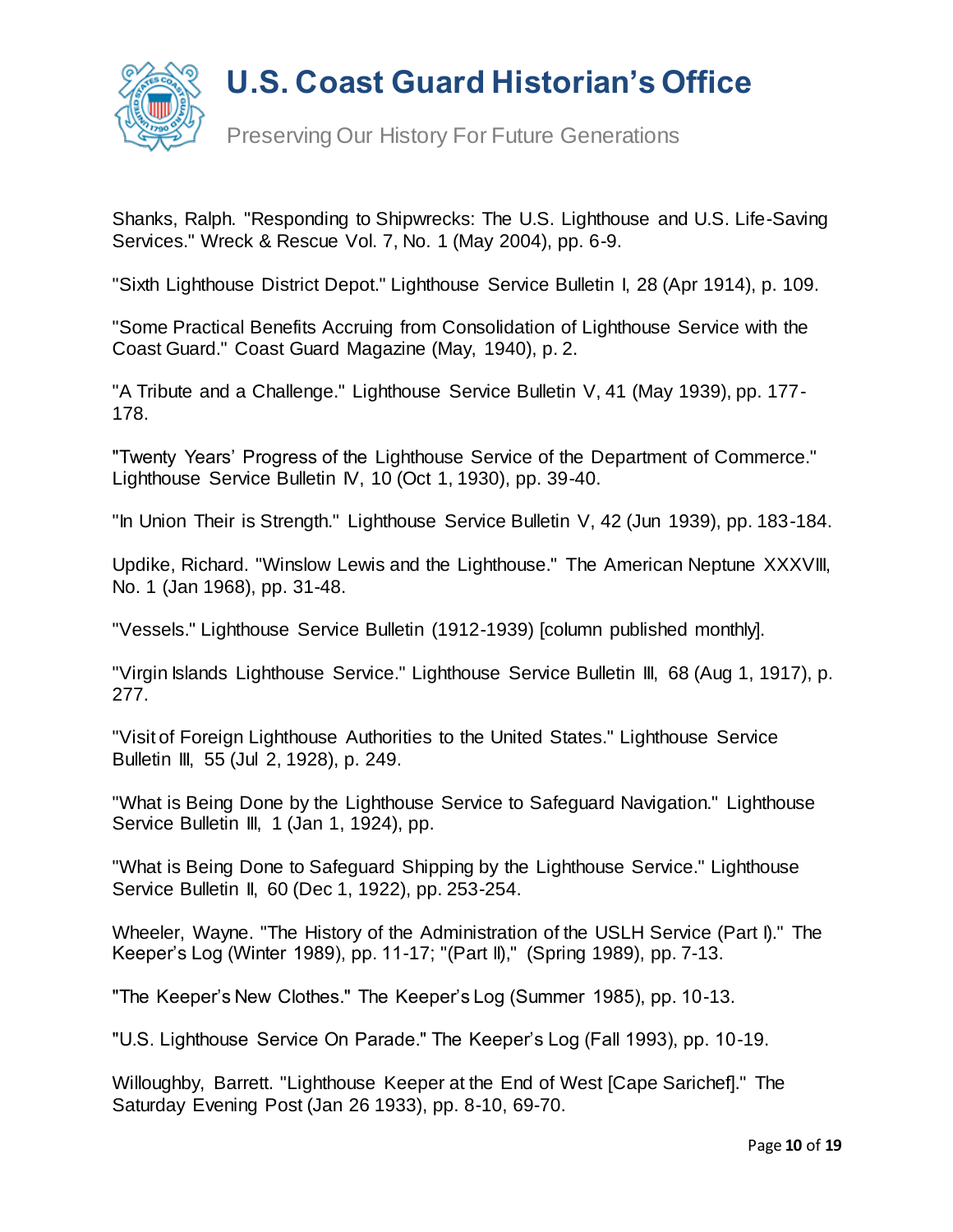

"Work of the Lighthouse Service During the Past Year." Lighthouse Service Bulletin IV, 12 (Dec 1, 1930), pp. 48-49; IV, 24 (Dec 1, 1931), p. 95.

"Work of Third Lighthouse District." Lighthouse Service Bulletin II, 71 (Nov 1, 1923), pp. 310-311.

#### **Books & Published Government Documents:**

Conway, John S. The United States Lighthouse Service 1923. Washington: GPO, 1923.

DeWire, Elinor. The Lighthouse Keeper's Scrapbook. Sentinel Publications, 1994.

Lighthouse Victuals & Verse. Sentinel Publications, 1996.

Elliot, George H. European Light-House Systems; being a Report of a Tour of Inspection Made in 1873, by Major George H. Elliot, Corps of Engineers, U.S.A., Member and Engineer-Secretary of the Light-House Board, Under the Authority of Hon. William A. Richardson, Secretary of the Treasury. New York: D. Van Nostrand, 1875.

Report of a Tour of Inspection of European Light-House Establishments, Made in 1873. Sen. Exec. Doc. no. 54, 43rd Cong., 1st Sess. Washington: GPO, 1874.

Instructions to Light-Keepers: A Photoreproduction of the 1902 Edition of Instructions to Light-Keepers and Masters of Light-House Vessels. Allen Park, MI: Great Lakes Lighthouse Keepers Association, 1989.. Allen Park, MI: Great Lakes Lighthouse Keepers Association, 1989.

Allen Park, MI: Great Lakes Lighthouse Keepers Association, 1989.

Johnson, Arnold Burges. The Modern Light-House Service. Washington: GPO, 1890.

U.S. Senate, Executive Document No. 56, 51st Congress, 1st Session. Washington: GPO, 1890.

Mayo, Robert. The Treasury Department and its various Fiscal Bureaus, their Origin, Organization, & Practical Operations, Illustrated; being a Supplement to the Synopsis of Treasury Instructions for the Administration of the Revenue Laws Affecting the Commercial and Revenue System of the United States; in Fourteen Chapters. Washington: printed by Wm. Q. Force 1847.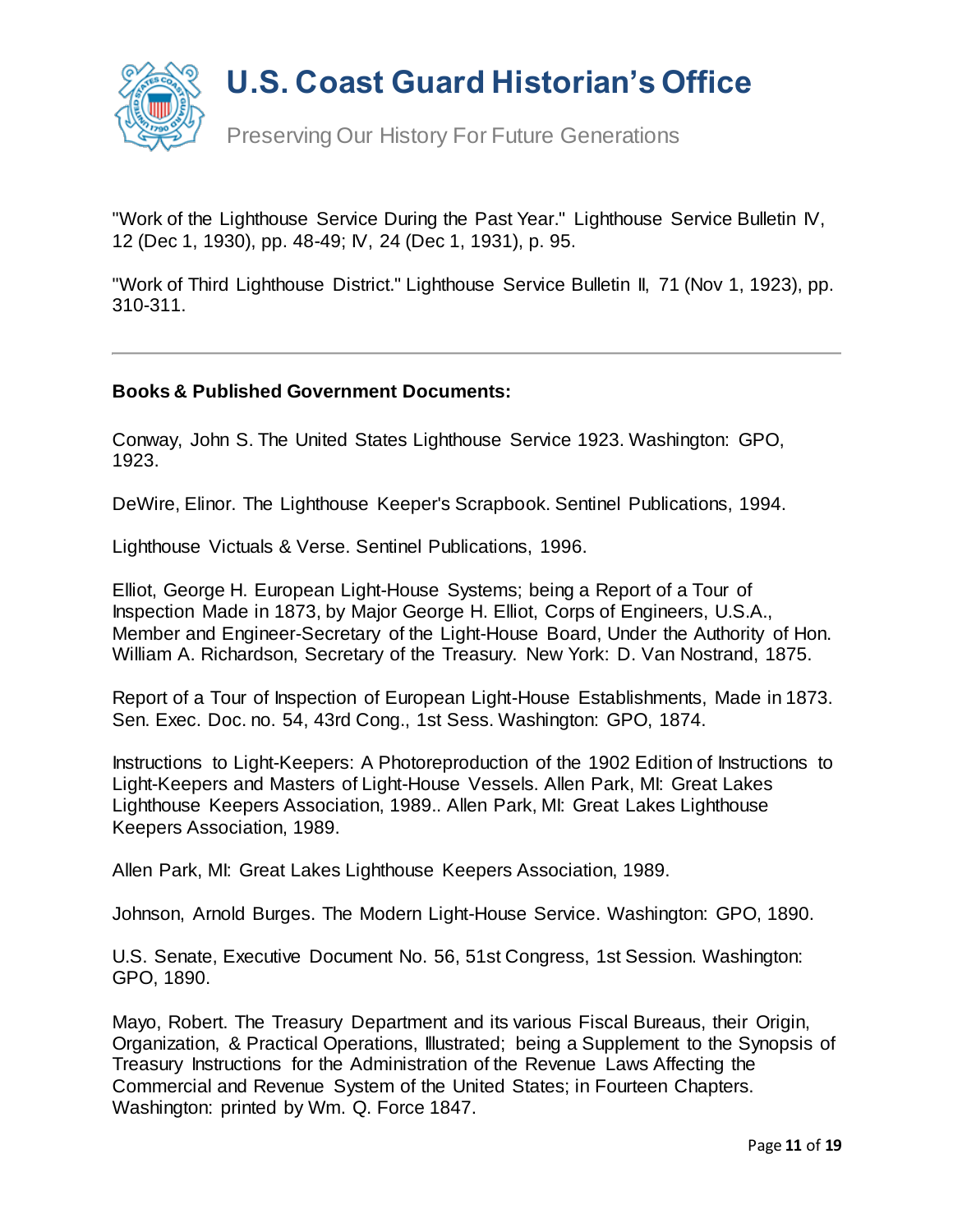

Preserving Our History For Future Generations

Melville, David. An Expose of Facts, Respectfully Submitted to the Government and Citizens of the United States, Relating to the conduct of Winslow Lewis, of Boston, "Superintendent for lighting the United States' Light Houses,"--an accredited Agent of the Treasury Department, Addressed to the Hon. The Secretary of the Treasury. Providence: Miller & Hutchens, 1819.

National Archives and Records Administration. The U.S. Lighthouse Personnel 1821 - 1902. Washington: National Archives, 1984.

Noble, Dennis L. Lighthouses & Keepers: The U.S. Lighthouse Service and Its Legacy. Annapolis: Naval Institute Press, 1997.

Otis, James. The Light Keepers. A Story of the United States Light-House Service. New York: [?????], 1906.

Theiss, L.E. Keepers of the Sea: The Story of the United States Lighthouse Service. [?????], 1927.

United States Congress. House. Additional Lighthouse Districts. H. Rp. 2512, 58th Cong., 2nd sess., 1904, Serial 4583.

Classification and Pay of Positions of Lighthouse Keepers. H. Rp. 1630, 75th Cong., 1st sess., 1937, Serial 10085.

Creation of Additional Light-house Districts. H. Rp. 1147, 49th Cong., 1st sess., 1886, Serial 2438.

To Increase the Number of Lighthouse Districts. H. Rp. 3786, 57th Cong., 2nd sess., 1903, Serial 4415.

To Increase the Number of Lighthouse Districts in Alaska Recommended. H. Doc. 271, 56th Cong., 1st sess., 1900, Serial 3976.

To Increase the Number of Lighthouse Districts in Porto Rico and Alaska. H. Doc. 441, 57th Cong., 1st sess., 1902, Serial 4361; H. Rp. 3786, 57th Cong., 2nd sess., 1903, Serial 4415.

To Establish Bureau of Lighthouses. H. Rp. 224, 61st Cong., 2nd sess., 1910, Serial 5591.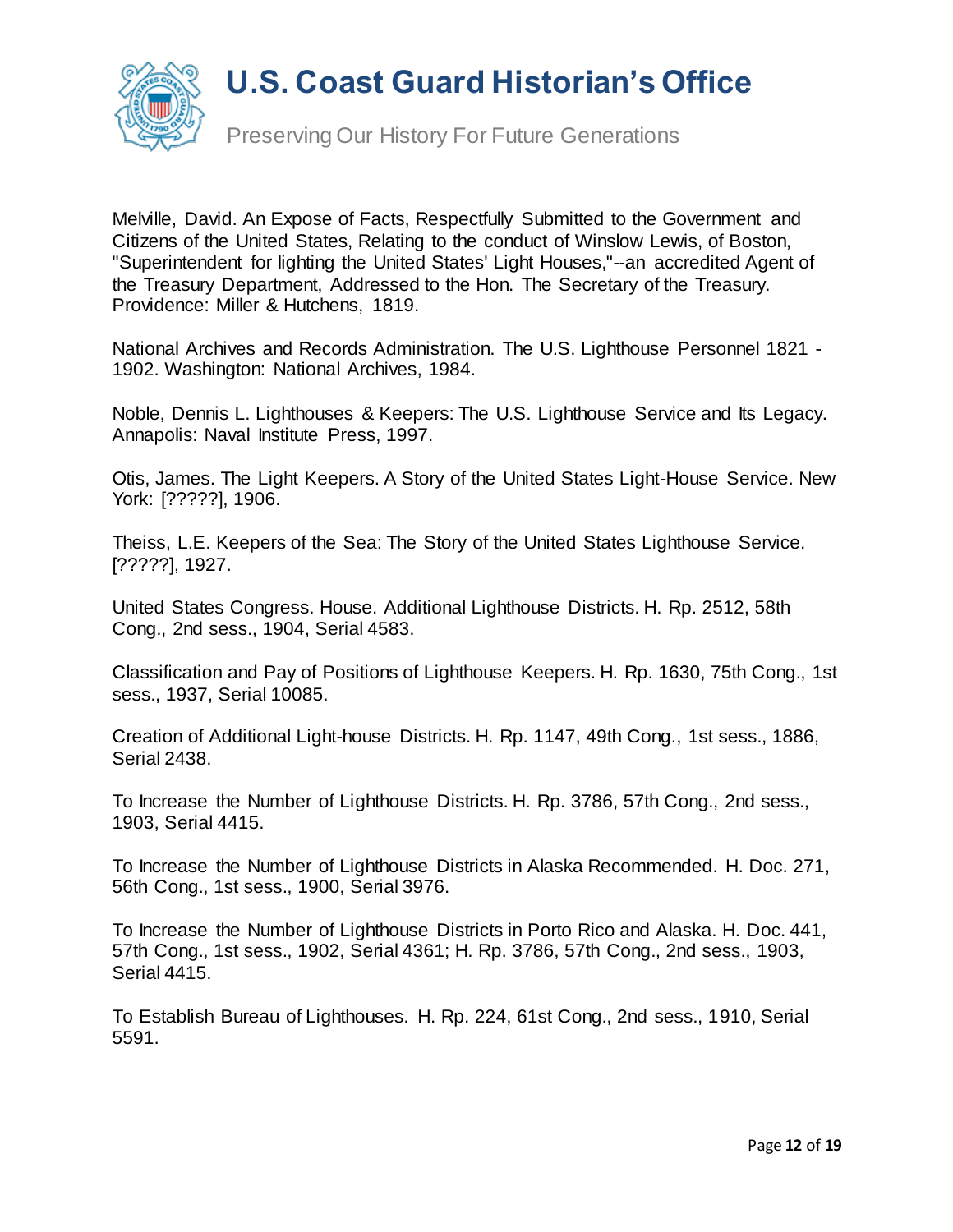

Preserving Our History For Future Generations

Estimate for Lighthouse Service for 1920. H. Doc. 1572, 65th Cong., 3rd sess., 1919, Serial 7584.

Estimates of Appropriations for Establishment of Light-stations, Lights, etc. H. Exdoc 113, 50th Cong., 1st sess., Serial 2558.

Estimates for Lighthouse Service for 1919. H. Doc. 704, 65th Cong., 2nd sess., 1918, Serial 7584.

Explanations of Estimates for Lighthouse Bureau. H. Doc. 345, 63rd Cong., 2nd sess., 1914, Serial 6756.

To Improve Efficiency of Lighthouse Service. H. Rp. 2241, 75th Cong., 3rd sess., 1938, Serial 10234.

Improvements in Light-house System. H. Doc. 222, 29th Cong., 1st sess., 1846, Serial 486.

Jurisdiction of Light-House Board. H. Rp. 1272, 46th Cong., 2d sess., 1880, Serial 1937.

Law Requiring Lighthouse Work to be Done Under Contract. H. Doc. 333, 57th Cong., 1st sess., 1902, Serial 4337.

Letter from the Acting Secretary of the Treasury, Transmitting Personal Statements of Losses Sustained by Keepers of Light Stations and Other Employees of the Light-House Establishment in the Sixth Light-House District During the Cyclones on August 27 and 28, 1893. H. Ex. Doc. 91, 53d Cong., 2d sess., 1894, Serial 3223.

Letter from the Secretary of the Treasury, Transmitting a Report from the Light-house Board, &c. H. Ex. Doc. 114, 32d Cong., 1st sess., 1852, Serial 648.

Letter from the Secretary of the Treasury, Transmitting A Report of the Expenditures of the Light-house Establishments, &c. H. Doc. 140, 27th Cong., 2d sess., 1842, Serial 403.

Light-house, Full Report on Cost of Construction and Management, and Compared with British and French Establishments, and on Retrenchment, etc. H. Rp. 811, 27th Cong., 2d sess., 1842, Serial 410.

Light-House Establishment. H. Rept. 811, 27th Cong., 2d sess., 1842, Serial 410; H. Ex. Doc. 27, 30th Cong., 1st sess., 1848, Serial 516; H. Exdoc. 6, 31st Cong., 1st sess.,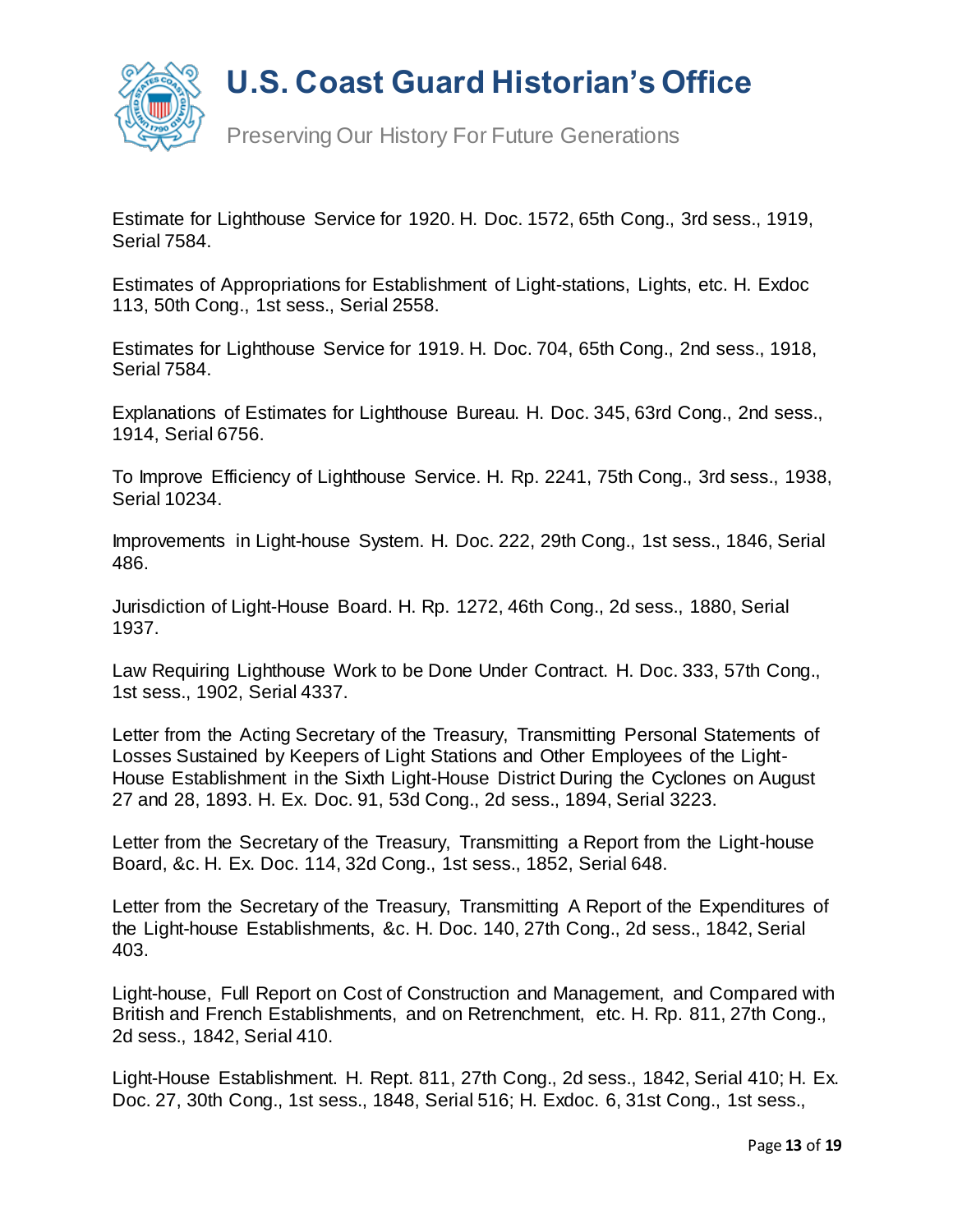

1850, Serial 572; H. Exdoc. 55, H. Exdoc. 88, 32d Cong., 1st sess., 1852, Serial 644.

Light-houses, Report of Board of Navy Commissioners Under Act Requiring Examinations, etc. H. Doc. 41, 25th Cong., 2d sess., 1838, Serial 322.

List of Light-house Contracts. H. Exdoc. 43, 32d Cong., 1st sess., 1852, Serial 640.

Message from the President of the United States, Transmitting A Report from the Secretary of the Treasury . . . Respecting Appointments to Office, &c., Since 4th April, 1841. H. Doc. 192, 27th Cong., 2d sess., 1842, Serial 404.

Perfecting Consolidation of Lighthouse Service with Coast Guard. H. Rp. 1325, 76th Cong., 1st sess., 1939, Serial 10301.

Proposed Provisions to Enable Coast Guard to Accomplish Merger of Lighthouse Service with Coast Guard. H. Doc. 356, 76th Cong., 1st sess., 1939, Serial 10349.

Purchases by Lighthouses Bureau, 1912. H. Doc. 1323, 62nd Cong., 3rd sess., 1913, Serial 6504.

Reimbursement of Keepers of Light Stations and of Masters of Light Vessels and Light House Tenders. H. Rp. 1875, 61st Cong., 3rd sess., 1911, Serial 5847.

Report on Best Mode of Managing Establishment of Light-houses. H. Doc 66, 24th Cong., 1st sess., 1836, Serial 288.

Report of the Fifth Auditor in Relation to Light-houses. H. Doc. 38, 28th Cong., 1st sess., 1844, Serial 441.

Report of the Light-house Board. H. Exdoc. 114, 32d Cong., 1st sess., 1852, Serial 648.

Report on Light-house Establishment. H. Doc. 183, 27th Cong., 3d sess., 1843, Serial 422; H. Exdoc. 14, 31st Cong., 2d sess., 1851, Serial 598.

Report of Officers Constituting the Light-House Board. H. Ex. Doc. 55, 32d Cong., 1st sess., 1852, Serial 642.

Reports of Inspections by Light-House Board. H. Exdoc. 103, 47th Cong., 1st sess., 1882, Serial 2028.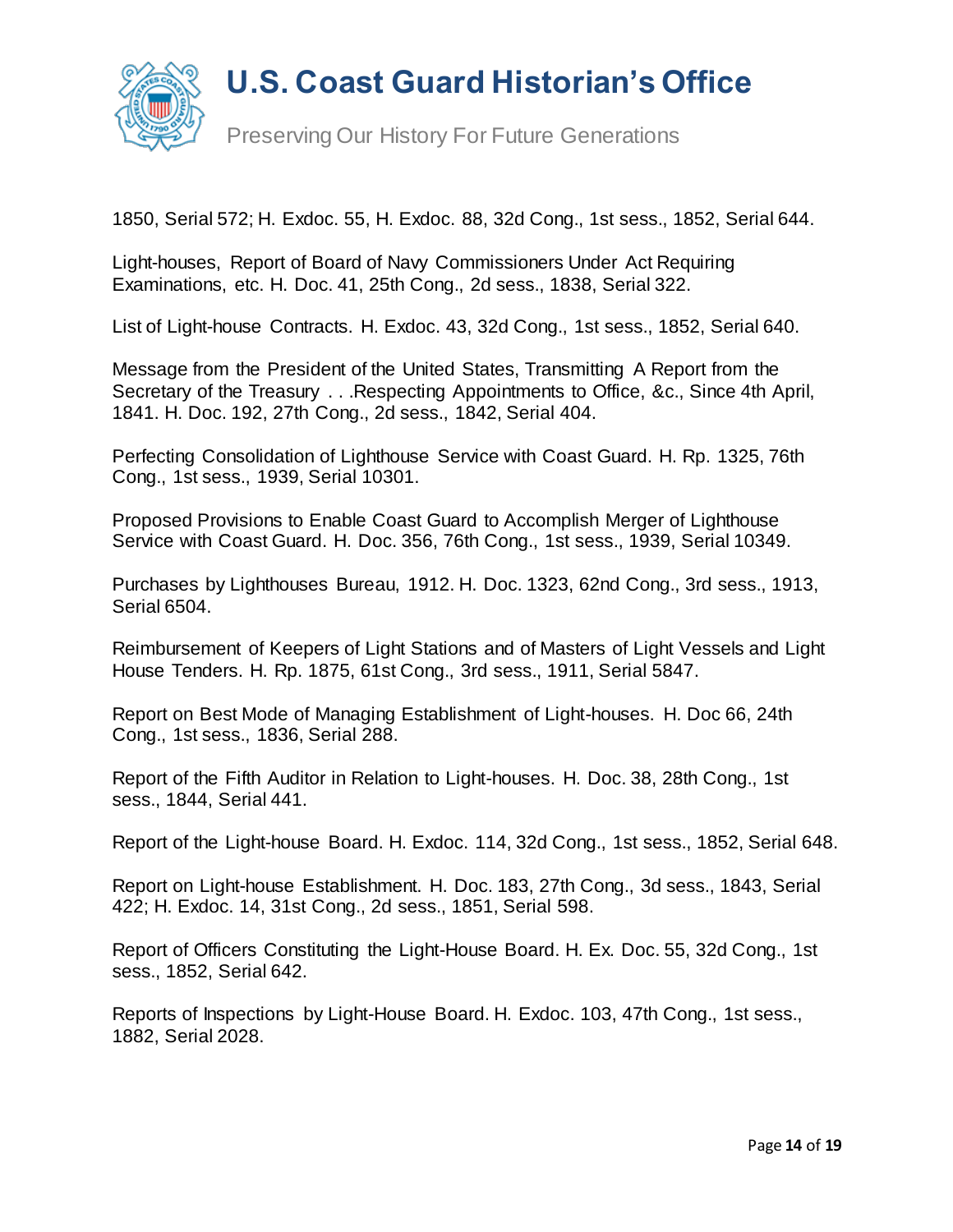

Senate. Additional Lighthouse Districts. S. Rp. 157, 58th Cong., 2nd sess., 1904, Serial 4570; S. Rp. 128, 59th Cong., 1st sess., 1906, Serial 4904.

Appropriations for Steamer and Light-ships for Light-house Service. S. Exdoc. 215, 49th Cong., 1st sess., 1886, Serial 2341.

Classification and Pay of Positions of Lighthouse Keepers. S. Rp. 923, 75th Cong., 1st sess., 1937, Serial 10077.

Communication from Captain M.C. Perry, on Light-House Establishment of United States. S. Doc. 159, 25th Cong, 2d sess., 1838, Serial 316.

To Create Additional Lighthouse Districts. S. Rp. 19, 60th Cong., 1st sess., 1908, Serial 5218.

Documents on the Light-house Establishment of the United States. S. Doc 258, 25th Cong., 2d sess., 1838, Serial 316.

Estimate for Bureau of Lighthouses. S. Doc. 636, 61st Cong., 2nd sess., 1910, Serial 5661.

Estimates for Lighthouses [sic]Bureau.... S. Doc. 253, 70th Cong., 2nd sess., 1929, Serial 8557.

On Expediency of Importing One or More Sets of Most Improved Apparatus Now Employed on Coast of Europe in Light-houses; and, also, of Improving Present Organization of Light-house System. S. Doc. 428, 25th Cong., 2d sess., 1838, Serial 318.

Improving Efficiency of Lighthouse Service. S. Rp. 1555, 75th Cong., 3rd sess., 1938, Serial 10229; S. Rp. 436, 76th Cong., 1st sess., 1939, Serial 10293.

To Increase the Number of Lighthouse Districts. S. Rp. 2409, 57th Cong., 2nd sess., 1903, Serial 4410.

Letter on Light-house Establishment. S. Misdoc. 61, 37th Cong., 2d sess., 1862, Serial 1124.

Letter from Secretary of Treasury, to Promote Efficiency of Light-house Service. S. Misdoc. 121, 43d Cong, 2d sess., 1875, Serial 1630.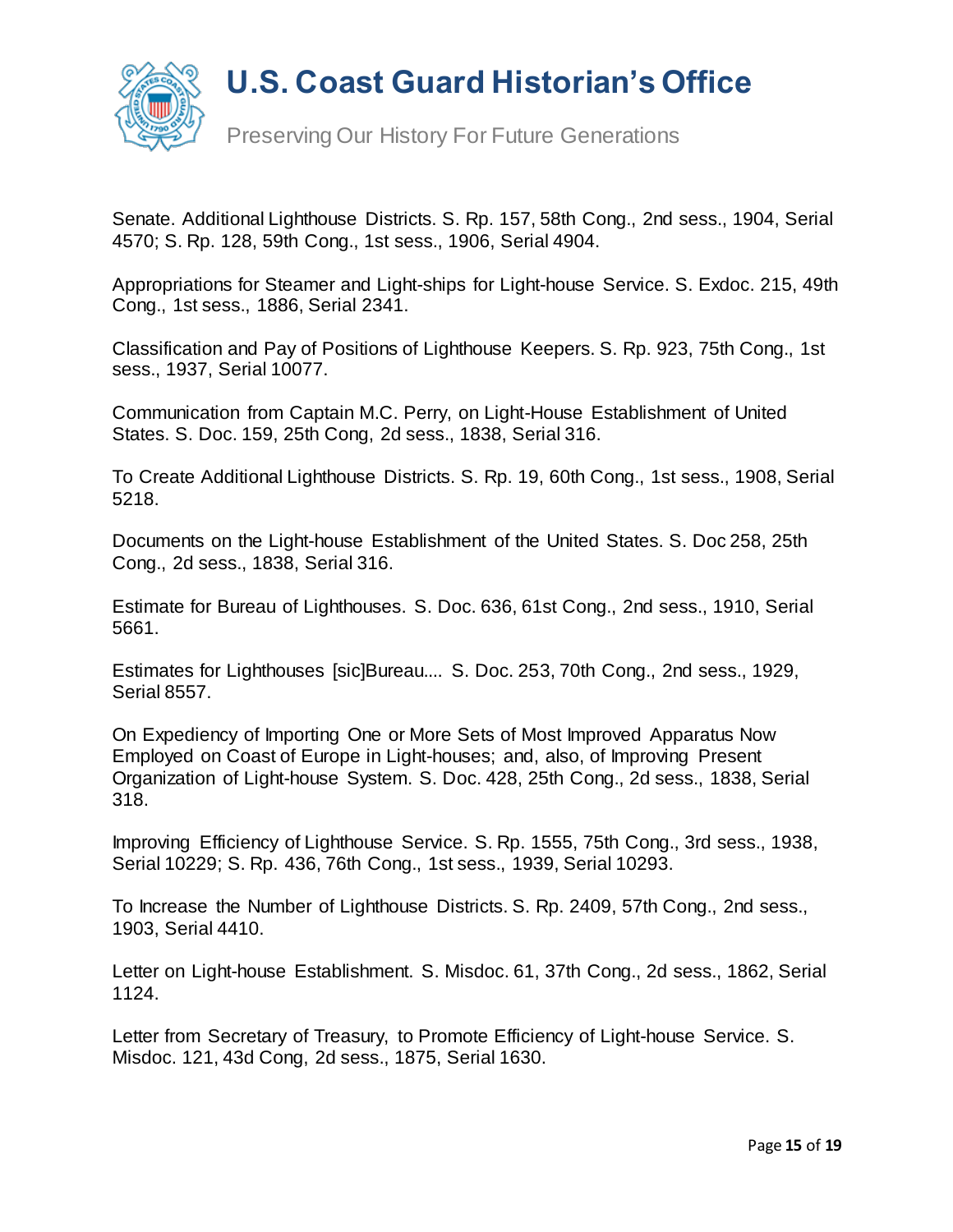

Preserving Our History For Future Generations

Memorial of Union Merchants' Exchange, of Saint Louis, Against Transfer of Control of Light-house Board from Navy to Army. S. Misdoc. 106, 43d Cong., 2d sess., 1880, Serial 1630.

Message of President on Dues Now Collected in Great Britain from Merchant Shipping for Support of Light-houses and Beacons. S. Exdoc. 57, 42d Cong., 2d sess., 181872, Serial 1479.

Message From the President of the United States to the Two Houses of Congress... . S. Doc. 1, 27th Cong., 3d sess., 1842, Serial 413; S. Doc. 1, 21st Cong., 2d sess., 1830, Serial 203, pages 9-10.

Perfecting Consolidation of Lighthouse Service with Coast Guard. S. Rp. 942, 76th Cong., 1st sess., 1939, Serial 10295.

To Regulate Salaries of Keepers of Lighthouses. S. Rp. 320, 64th Cong., 1st sess., 1916, Serial 6898; S. Rp. 57, 65th Cong., 1st sess., 1917, Serial 7249.

Report on Light-house Establishment. S. Exdoc. 28, 32d Cong., 1st sess., 1844, Serial 617.

Report of the Secretary of the Treasury, on Improvements in Light-house System and Collateral Aids to Navigation. Sen. Doc. 488, 29th Cong., 1st sess., 1846, Serial 478.

Report of Select Committee to Investigate Abuses, Bribery, or Fraud. Case A: Contract for Construction of Light-houses on Pacific Coast. S. Rep. 1, 33d Cong., Special Session of the Senate, 1853, Serial 688, p. 38.

Resolution Instructing Committee on Appropriations to Inquire Into Efficiency of Light-House Board and Its Supervision by Secretary of Treasury. S. Rp. 605, 43d Cong., 2d sess., 1875, Serial 1632.

Resolutions of Legislature of New York Against Removing Charge of Light-house System from Present Board. S. Misdoc. 265, 35th Cong., 1st sess., 1858, Serial 937.

Salaries of Keepers of Lighthouses. S. Doc. 254, 65th Cong., 2nd sess., 1918, Serial 7330.

Salaries of Light-keepers. S. Exdoc. 38, 52nd Cong., 1st sess., 1892, Serial 2809.

United States Department of Commerce. "Lighthouse Service," published in Twenty-First Annual Report of the Secretary of Commerce: 1933. Washington, GPO, 1933, pp.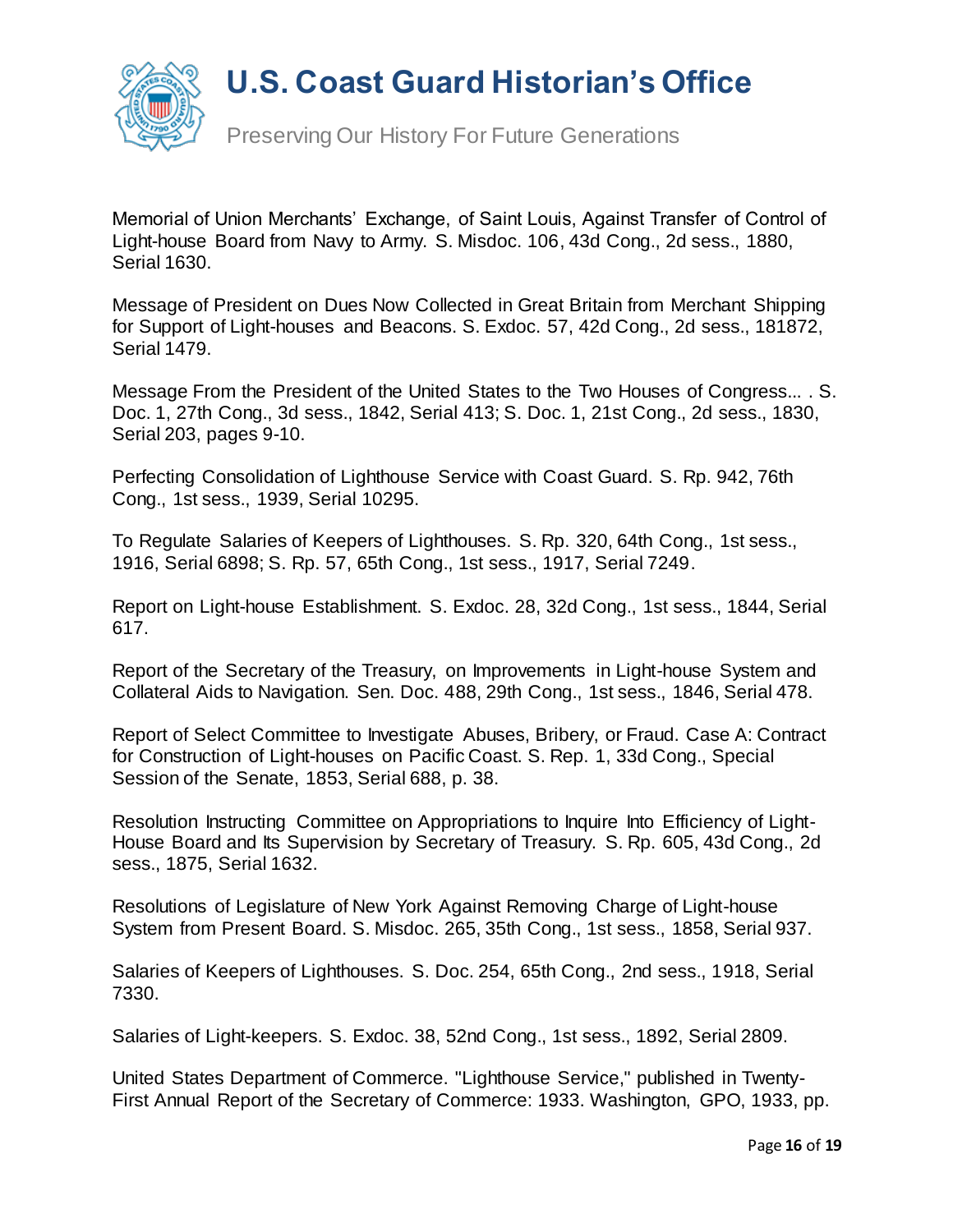

Preserving Our History For Future Generations

xxiv-xxvi; 97-107. [Published as part of the Department of Commerce's Annual Report until the service was merged with the Coast Guard in 1939.]

United States Department of Commerce and Labor. Light-House Board. Annual Report of the Light-house Board to the Secretary of Commerce and Labor, October 15, 1903. Washington: GPO, 1903. [Published as a separate report from 1903 through 1912 annually].

Laws Relative to the Light-House Establishment Passed at the Third Session of the Fifty-Eighth Congress, 1904-1905. Washington: GPO, 1905.

Lighthouse Service. Bureau of Lighthouses. Commissioner. Annual Report of the Commissioner of Lighthouses to the Secretary of Commerce for the Fiscal Year Ended June 30, 1913. Washington: GPO, 1913. [Hereafter published annually through 1932; from 1933 through 1939 the annual report was published again as a part of the Department of Commerce's Annual Report; see above listings.] United States Light-House Board. Annual Report to the Secretary of the Treasury, 1855. Washington: GPO, 1855.

Extracts From the Report of Her Britannic Majesty's Commissioners, Appointed to Inquire into The Condition and Management of Lights, Buoys and Beacons. Submitted Mar 5, 1861, & Presented to Both Houses of Parliament By Command of Her Majesty. Washington: GPO, 1871.

Laws and Regulations Relating to the Light-House and Light-Vessel Keepers of the United States. Washington: GPO, 1880.

Laws Relating to the Acquisition of Title Land Required for Light-House Purposes, Cession of Jurisdiction, & Protection of Buoys, Beacons, Etc. Washington: GPO, 1875.

Laws of the United States Relating to the Establishment, Support, and Management of the Light-Houses, Light-Vessels, Monuments, Beacons, Spindles, Buoys, and Public Piers of the United States from August 7, 1789, to March 3, 1855. Washington: A.O.P. Nicholson, Public Printer, June 30, 1855.

"List of the Persons Who Have Served as Members of the Light-House Board and as Inspectors and Engineers of the Several Light-House Districts." Appendix No. 2 to the 1884 Annual Report of the Light-House Board. Washington: GPO, 1884, pp. 127-143.

Organization and Duties of the Light-House Board; and Rules, Regulations, & Instructions of the Light-House Establishment of the United States with the Laws and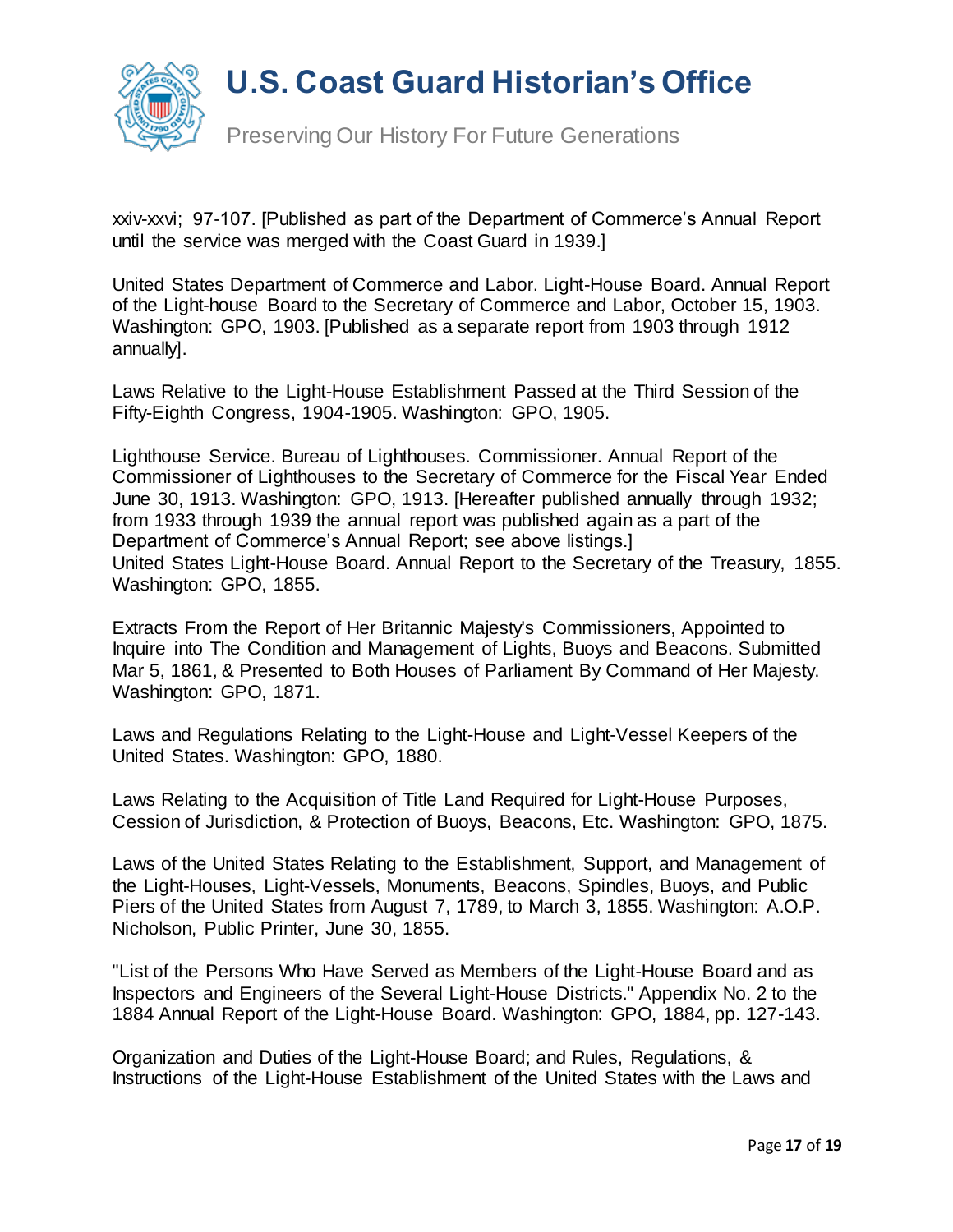

Preserving Our History For Future Generations

Circulars Relating Thereto. Washington: GPO, 1869.

Report of Officers Constituting the Lighthouse Board. Washington: A. Boyd Hamilton, Printer, 1852.

Report of a Tour of Inspection of European Light-House Establishments made in 1873 by Major George H. Elliot, Corps of Engineers, U.S.A., Member and Engineer-Secretary of the Light-House Board, under the Authority of Hon. William A. Richardson, Secretary of the Treasury. Washington: GPO, 1874.

United States Light-House Establishment. Allowances of Annual Supplies for Light-Houses, Lighted Beacons, & Light Vessels. Washington: GPO, 1861.

Compilation of Public Documents and Extracts from Reports and Papers Relating to Light-Houses, Light-Vessels, & Illuminating Apparatus, & to Beacons, Buoys and Fog Signals, 1789 to 1871. Washington: GPO, 1871.

Directions to Light-Keepers of the United States. Washington: U.S. Light-House Establishment 1852.

Instructions and Directions for the Management of Beacon Lights, With One Keeper. Washington: U.S. Light-House Establishment 1852.

Instructions and Directions for the Management of Lens Lights: Disposition of the Lamps and Illuminating Apparatus. Washington: U.S. Light-House Establishment 1852.

Instructions For Light-Keepers of the United States: Light Stations With One Keeper. Washington: U.S. Light-House Establishment 1852.

Instructions For Light-Keepers of the United States: Stations With Two or More Keepers. Washington: U.S. Light-House Establishment 1852.

Laws of States Ceding Jurisdiction Over and Relinquishing Title to Light-House Sites. Washington: GPO, 1871.

Laws of the United States Relating to Light-houses, Buoys, Beacons, &c., &c., &c. Washington: U.S. Light-House Establishment 1852.

Light-house Papers, Compilation of public documents and extracts, 1789-1871. Washington: Government Printing Office, 1871.

List of Illuminating Apparatus, Fixtures, Implements, Tools, Miscellaneous Articles, & Supplies in General Use in Light-houses, Lighted Beacons, & Light Vessels.